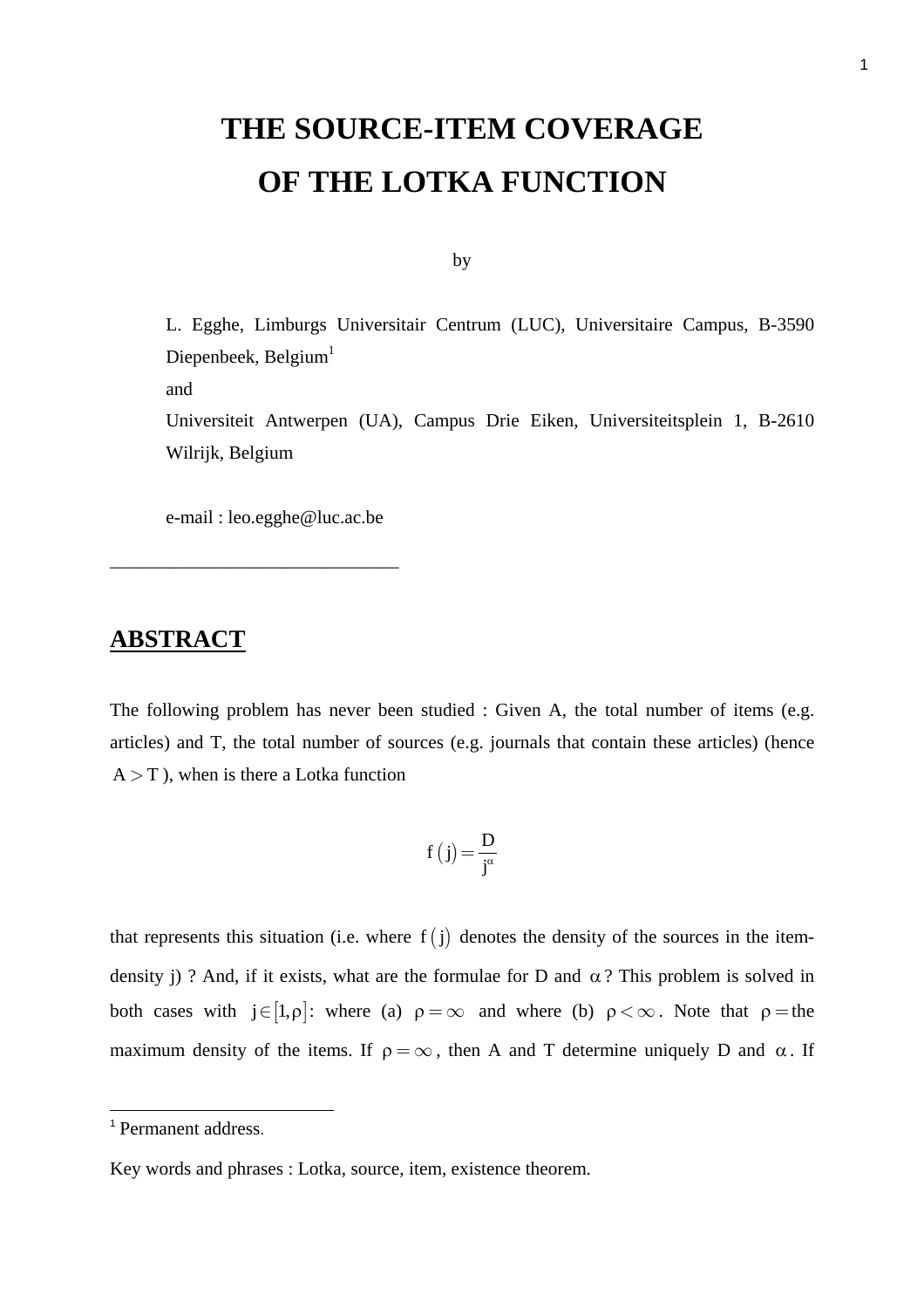$\rho < \infty$ , then we have, for every  $\alpha \leq 2$ , a solution for D and  $\rho$ , hence for f. If  $\rho < \infty$  and  $\alpha$  > 2 then we show that a solution exists if and only if

$$
\mu\!=\!\frac{A}{T}\!<\!\frac{\alpha\!-\!1}{\alpha-2}.
$$

This sheds some light on the source-item coverage power of Lotka's law.

### **I. Introduction**

Duality in informetrics is explicitely present in any "historical" informetric law such as these of Lotka, Mandelbrot, Zipf, Bradford and Leimkuhler (see e.g. Egghe and Rousseau (1990)). Basically, these laws all describe the source-item relationship such as journal-article, authorpublication, article-citation and so on. The dual formalism was mathematically described in Egghe (1989, 1990) - see also Egghe and Rousseau (1990) - in a continuous setting as follows. Let  $S = [0, T]$  be the source set and  $I = [0, A]$  be the item set. An "Information" Production Process" (IPP) is the triple  $(S,I,V)$ , where  $V : S \rightarrow I$  is a strictly increasing differentiable function such that  $V(0) = 0$  and  $V(T) = A$ . The dual IPP of the IPP (S,I,V) is defined to be (I,S,U), where  $U: I \rightarrow S$  is the function

$$
U(i) = T - V^{-1}(A - i),
$$
 (1)

,where  $V^{-1}$  denotes the inverse function of V. Note that the dual IPP of (I,S,U) is (S,I,V), the original IPP. We define  $\sigma(i) = U(i) = \frac{dU(i)}{i}$ di  $\sigma(i) = U^{'}(i) = \frac{dU(i)}{d}$  and  $\rho(r) = V^{'}(r) = \frac{dV(r)}{dr}$  $\rho(r) = V(r) = \frac{d\mathbf{r}(r)}{dr}$  for every  $i \in I$  and  $r \in S$ . Also denote  $\rho(i) = V(V^{-1}(i))$  so that, with an abuse of notation, we have  $\rho(i) = \rho(r)$ if  $i = V(r)$ . For example,  $\rho(A) = \rho(T)$  which we will denote simply by  $\rho$ . The following function, describing the relation between the density of the items and the density of the sources, is defined :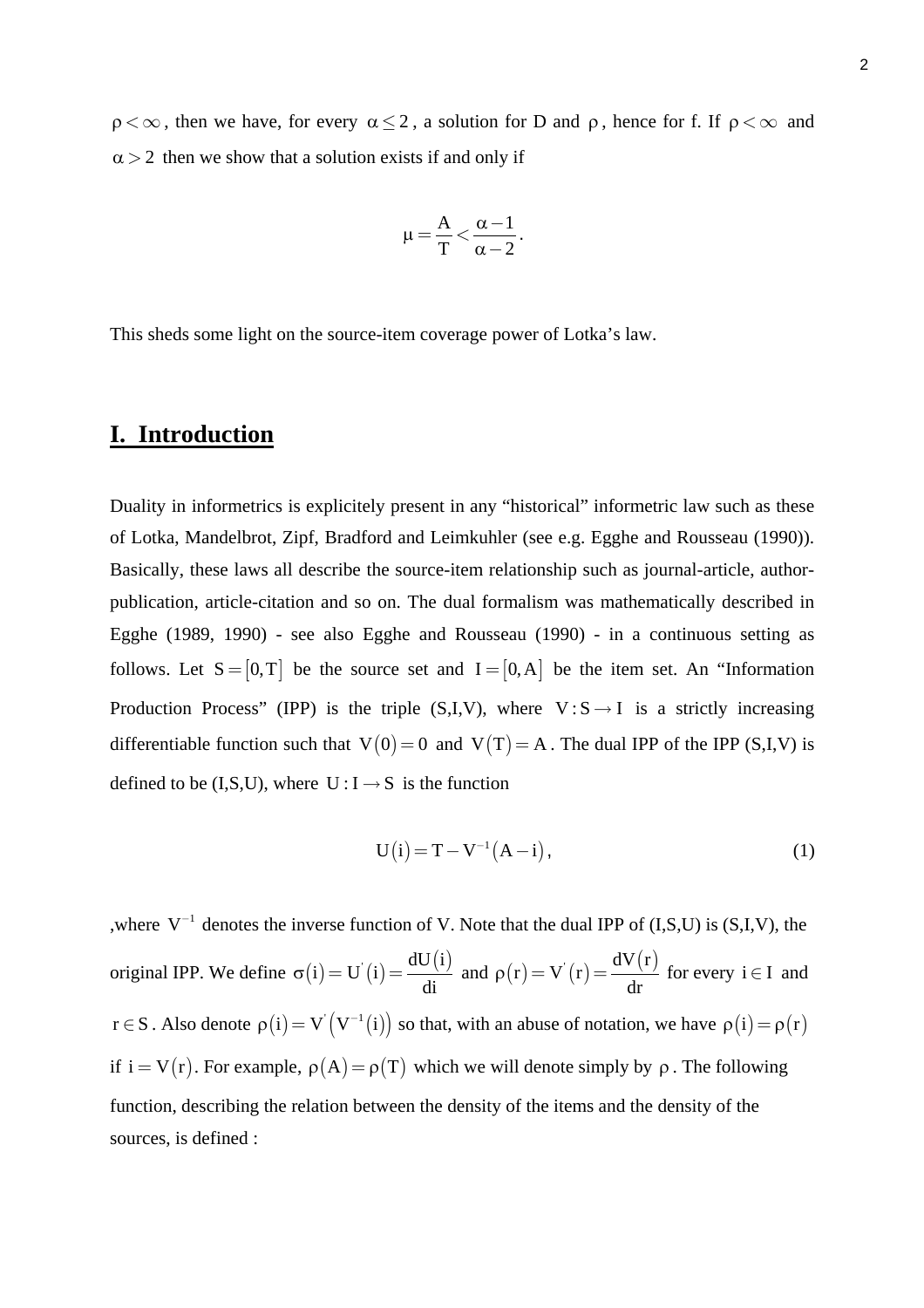$$
f: [1, \rho] \to \mathbb{R}^+
$$
  

$$
j \to f(j)
$$
 (2)

where  $f(j)$  is the density function (w.r.t. the IPP (S,I,V)) of the sources as a function of  $j \in [1,\rho]$ , the density of the items. In other words, for every  $i \in I$ 

$$
\int_{1}^{\rho(i)} f(j) dj \tag{3}
$$

is the cumulative number of sources for which  $j \in [1, \rho(i)]$ . In Egghe (1989) one proves (the item-analogue of (3)) that

$$
\int_{1}^{\rho(i)} jf(j)dj = i \tag{4}
$$

for every  $i \in I$ . This is the basis for (continuous) duality in informetrics. The function f is the size-frequency density function and is the continuous analogue of the frequency function  $f(n)$  representing the number of sources with  $n = 1, 2, 3, ...$  items.

If f is a power function :

$$
f(j) = \frac{D}{j^{\alpha}}
$$
 (5)

D, α constants,  $\alpha > 1$ , then we say that we have the Lotka formalism (or "Lotkaian" informetrics). This is, of course, based on the historical paper, Lotka (1926), where Alfred Lotka describes his size-frequency distributions (functions) using power functions.

Since A, T,  $\rho$ , f appear in any IPP but f not necessarily under the form (5) we hence formulate the following problem :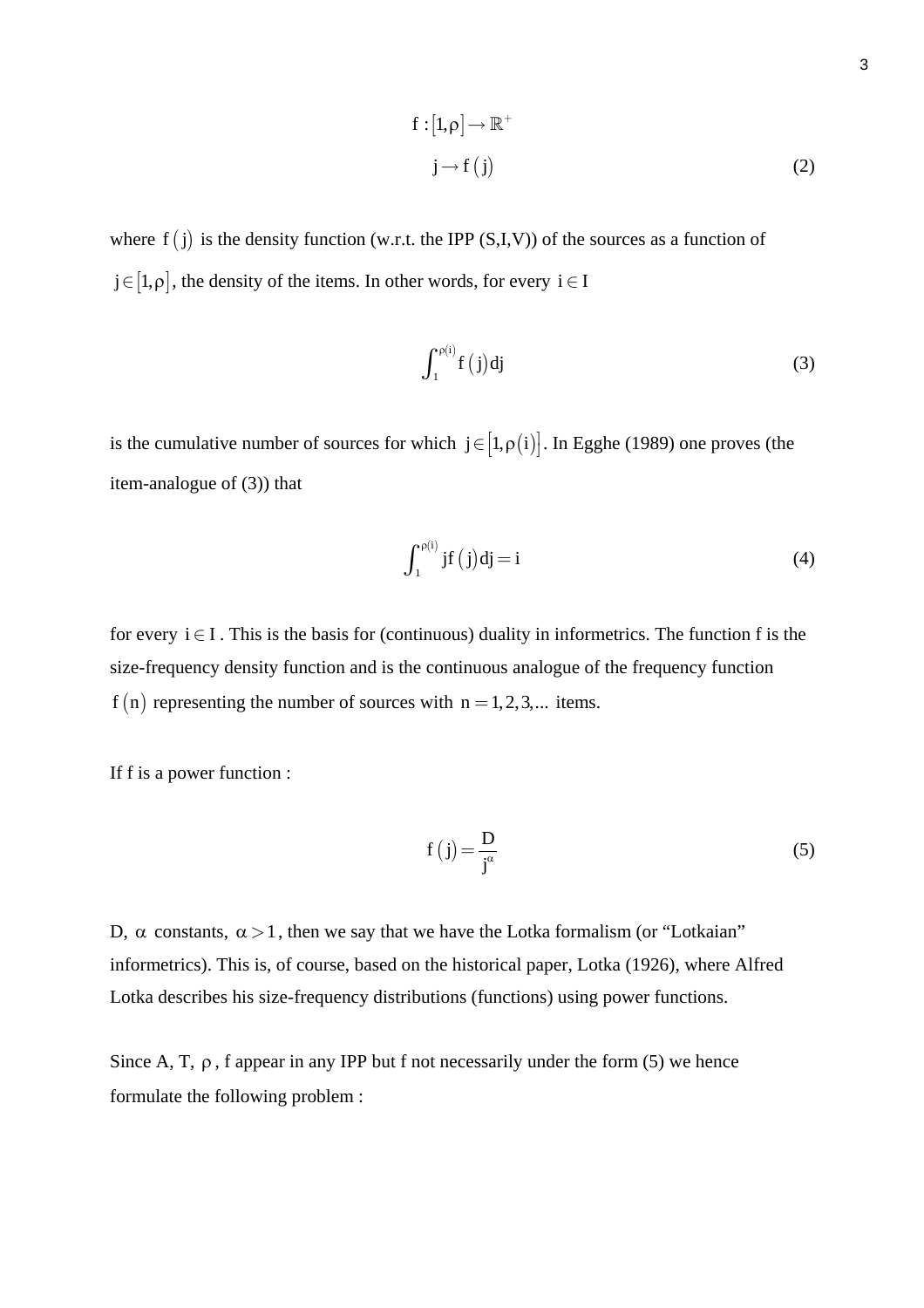**Problem** : What are the conditions, given A and T  $(A > T)$ , for the existence of a "Lotka" f as in  $(5)$  that yields A and T, i.e. for which (see  $(3)$ ,  $(4)$ ):

$$
\int_{1}^{p} f(j)dj = T
$$
 (6)

$$
\int_{1}^{\rho} \mathbf{j}f(\mathbf{j})\mathbf{dj} = \mathbf{A}.
$$
 (7)

In other words, which A and T yield which type(s) of Lotkaian informetrics.

This problem will be solved in this paper. In the next section we will study the (limiting) case  $\rho = \infty$ . Here we will show that A and T  $(A > T)$  determine one  $\alpha$  and D in (5) for which formulae will be given. The third section is then devoted to the (more intricate) solution where  $\rho < \infty$  is an extra parameter. Here we will show that any  $\alpha \leq 2$  yields a solution to the above problem and, if  $\alpha > 2$ , we show that there is a solution to the above problem if and only if

$$
\frac{A}{T} = \mu < \frac{\alpha - 1}{\alpha - 2}.\tag{8}
$$

This gives a complete characterization of Lotkaian informetrics, its coverage and also its limitations.

## **II.** The limiting case  $\rho = \infty$ .

**Theorem II.1** : Given  $A, T \in \mathbb{R}^+$ ,  $A > T$  then the function f of (5) yields A and T ((6) and (7) for  $\rho = \infty$ ) if the following relations hold :

$$
\alpha = \frac{2A - T}{A - T} \tag{9}
$$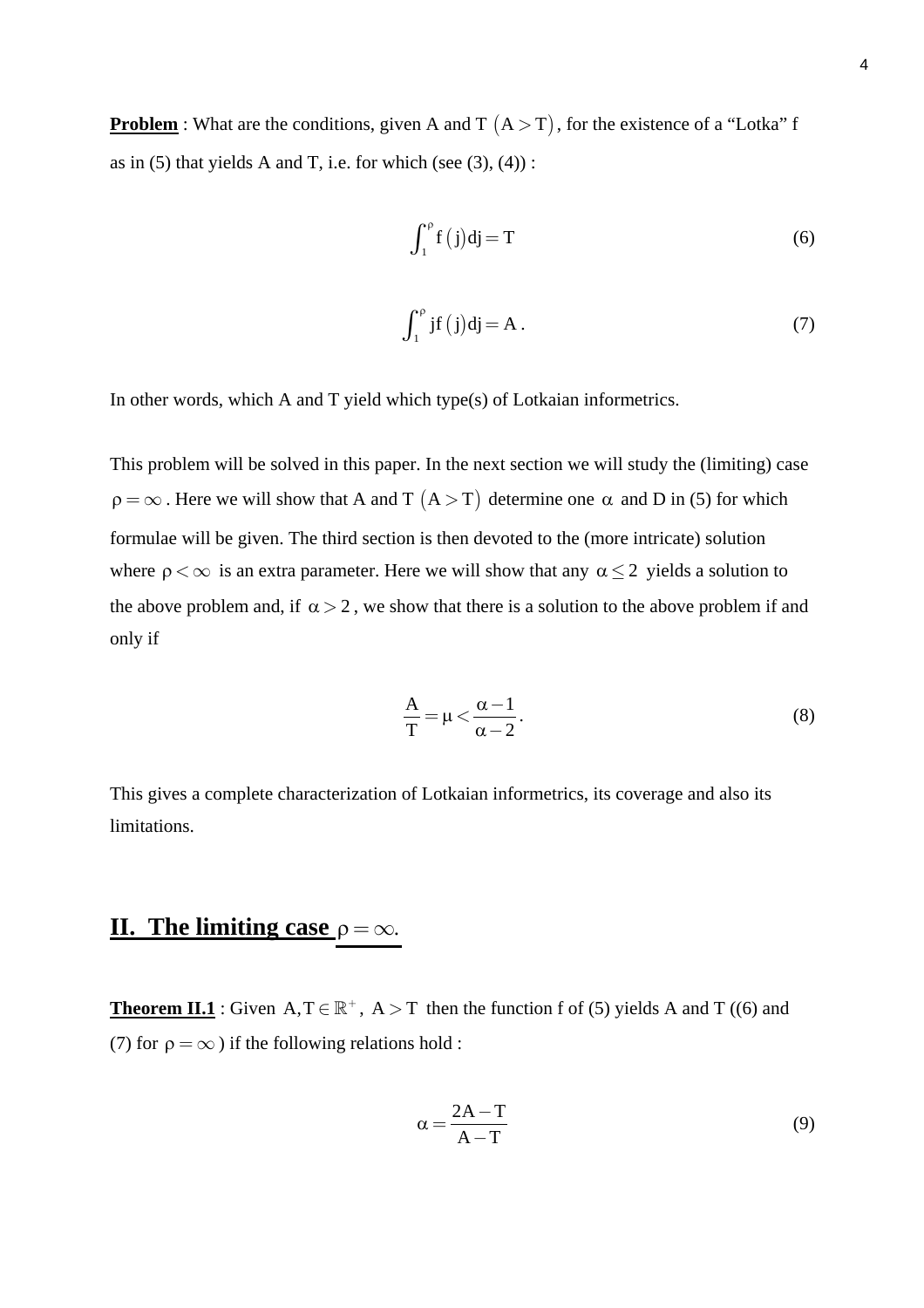$$
D = \frac{AT}{A - T}
$$
 (10)

**Proof**: The proof is easy and follows from the relations (cf. (6), (7))

$$
\int_{1}^{\infty} \frac{D}{j^{\alpha}} dj = T \tag{11}
$$

$$
\int_{1}^{\infty} \frac{\mathbf{D}}{\mathbf{j}^{\alpha-1}} \mathbf{d}\mathbf{j} = \mathbf{A}
$$
 (12)

Hence  $\alpha > 2$  (only in these cases can (12) be satisfied for  $A < \infty$ ) and we have

$$
\frac{\mathbf{D}}{\alpha - 1} = \mathbf{T} \tag{13}
$$

$$
\frac{D}{\alpha - 2} = A \tag{14}
$$

from which (9) and (10) easily follow (note that (9) implies that  $\alpha > 2$ ).

Denoting  $\mu = \frac{A}{T}$ , the average number of items per source, formulae (9), (10) can also be read as

$$
\alpha = \frac{2\mu - 1}{\mu - 1} \tag{15}
$$

$$
D = \frac{A}{\mu - 1} \tag{16}
$$

Note that  $\alpha$  only depends on  $\mu$  and not on A and T but D depends on both.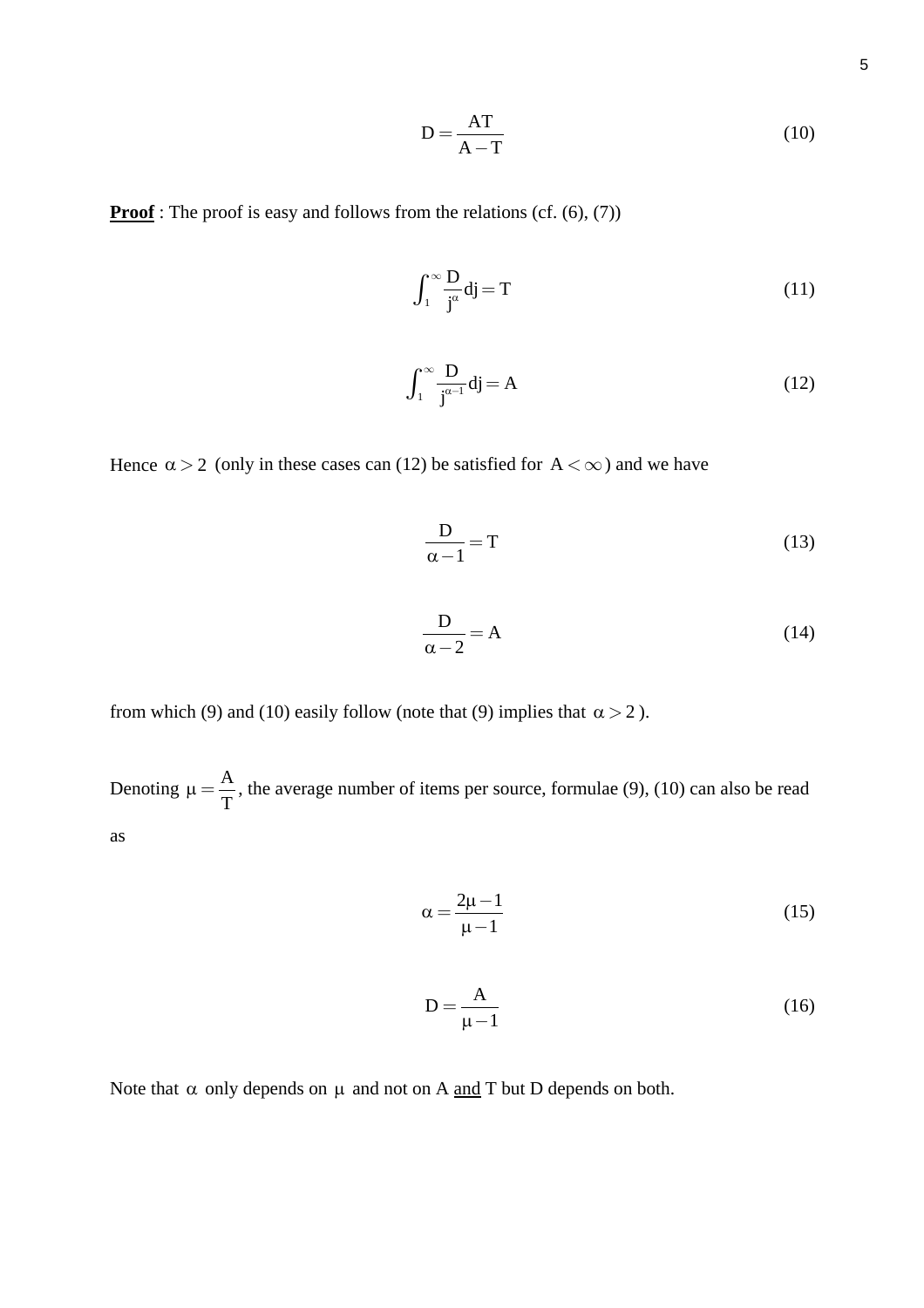#### **II.2 A result on Type/Token-Taken informetrics.**

In Egghe (2003) we describe the so-called Type/Token-Taken informetrics where one, in addition to sources and items, also describes the use that is made of the items. Here "Taken" stands for this use ; Type/Token refers (as in linguistics, see Herdan (1960)) to the sourceitem relationship.

The use of items is referring to the occurrence of items as they are encountered by information professionals or other information users. Examples are given in Egghe (2003) but the general idea behind the description of use is the following : sources that have many items will be encountered (say in a database) more often than sources with few items. This use leads to higher averages, i.e. average number of used-items per source, denoted  $\mu^*$ . In Egghe (2003) and with the notation of above, it is proved that

$$
\mu^* = \frac{\int_1^\infty j^2 f(j) dj}{\int_1^\infty j f(j) dj}
$$
\n(17)

$$
\mu^* = \frac{1}{A} \int_1^\infty j^2 f(j) dj,
$$
\n(18)

In Egghe (2003), other qualitative relations between  $\mu$  and  $\mu^*$  are given such as  $\mu^* \geq \mu$  and the fact that  $\mu^*$  is an increasing (implicite) function of  $\mu$ .

However, the following result is new, not appearing in Egghe (2003) where only the case  $\rho < \infty$  is described.

**Theorem II.2**:  $\mu^* = \infty$  if  $\alpha \le 3$ . If  $\alpha > 3$ ,

$$
\mu^* = \frac{T}{2T - A} = \frac{1}{2 - \mu} \tag{19}
$$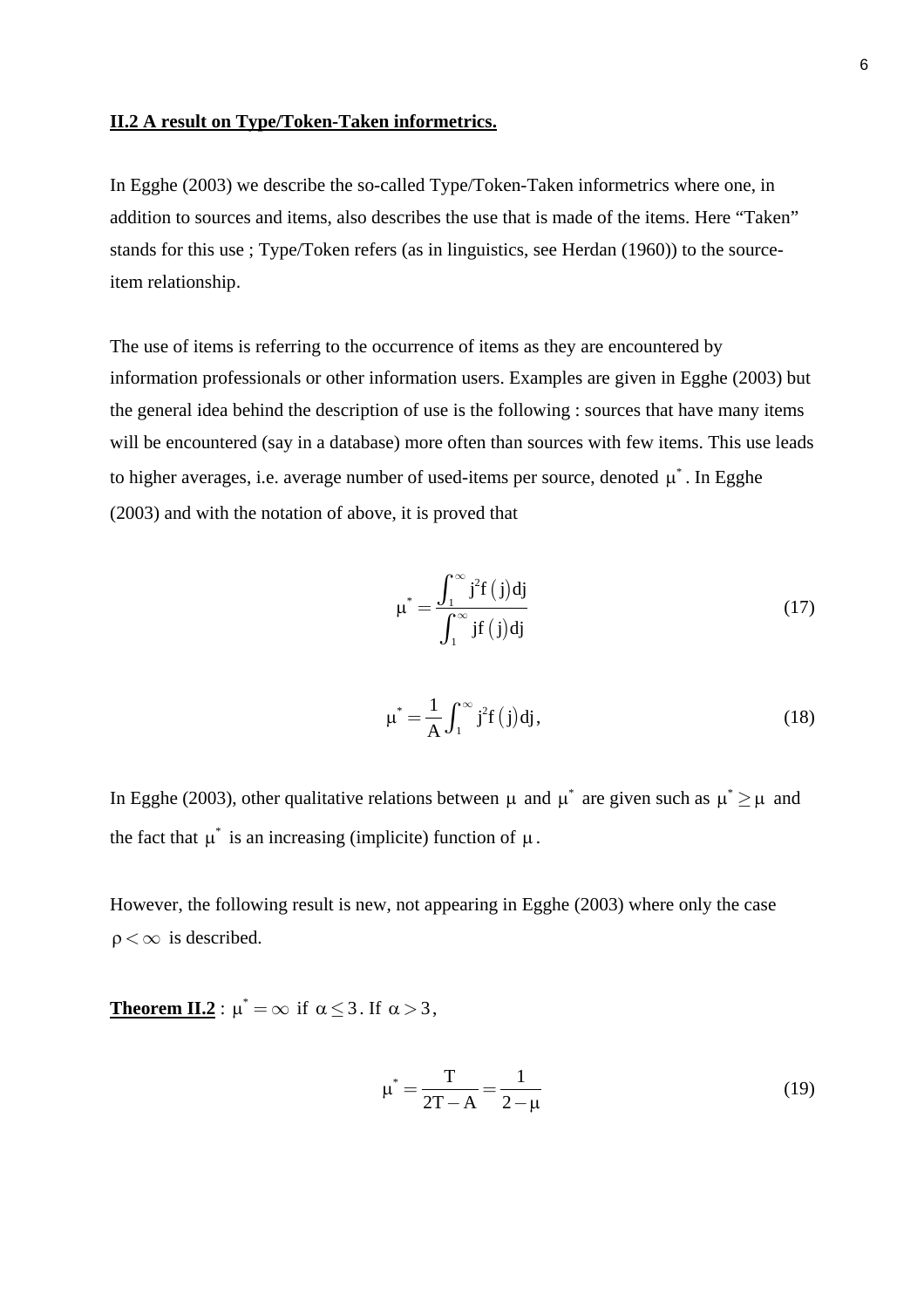$$
\int_{1}^{\infty} j^{2} f(j) dj = D \int_{1}^{\infty} j^{2-\alpha} dj
$$

$$
\begin{cases} = \frac{D}{3-\alpha} j^{3-\alpha} \Big|_{1}^{\infty} & (\text{if } \alpha \neq 3) \\ = D \ln j \Big|_{1}^{\infty} & (\text{if } \alpha = 3) \end{cases}
$$

So

$$
\int_1^\infty j^2 f\left(j\right)\!dj\!=\!\infty
$$

if  $\alpha \leq 3$  and that

$$
\int_{1}^{\infty} \mathbf{j}^{2} \mathbf{f}(\mathbf{j}) \mathbf{dj} = \frac{\mathbf{D}}{\alpha - 3}
$$
 (20)

if  $\alpha > 3$ .

Hence  $\mu^* = \infty$  if  $\alpha \le 3$ . If  $\alpha > 3$  we have, combining (9), (10), (18) and (20):

$$
\mu^* = \frac{1}{A} \frac{D}{\alpha - 3} = \frac{T}{2T - A} = \frac{1}{2 - \mu}
$$

since  $\mu = \frac{A}{T}$ .

**Note**: We mentioned already that  $\mu^* \geq \mu$ , a fact that is proven in Egghe (2003). Note also that, in (19), the fact that  $\alpha > 3$  implies, using (9), that  $\mu < 2$ . Of course, since A  $> T$ , also  $\mu > 1$ . So formula (19) only applies in the region  $1 < \mu < 2$ . Fig. 1 depicts this functional relation between  $\mu^*$  and  $\mu$ . Note that the graph in (1,1) is tangent to the straight line  $y = x$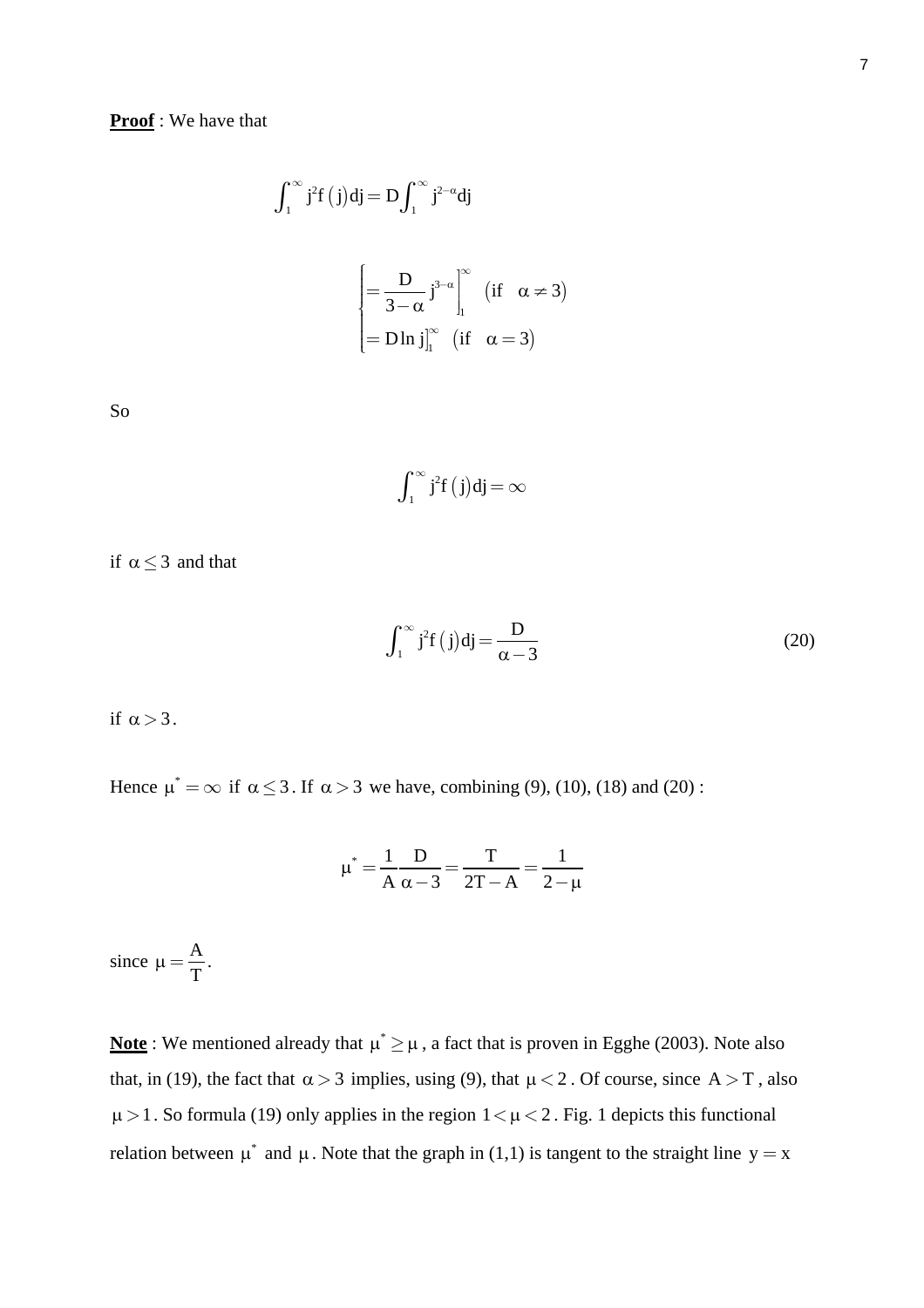which visualizes the fact that  $\mu^* > \mu$  for  $\mu > 1$ . Formula (19) expresses a new direct functional relation between  $\mu^*$  and  $\mu$ .



Fig. 1 : The function  $\mu^*(\mu)$ .

We will now illustrate the construction of the "right" function f (as described in Theorem II.1) by giving some examples.

#### **II.3 Examples.**

1.  $A = 1,000$ ,  $T = 500$ . Hence  $\mu = 2$  and, by (15), (16),  $\alpha = 3$ ,  $D = 1,000$ . We have the function

$$
f(j) = \frac{1,000}{j^3}
$$

2. A = 10,000, T = 1,000. Hence  $\mu = 10$  and  $\alpha = \frac{19}{2} = 2.11$ 9  $\alpha = \frac{19}{9} = 2.11$ ,  $D = \frac{10,000}{9} = 1,111.11$ 

hence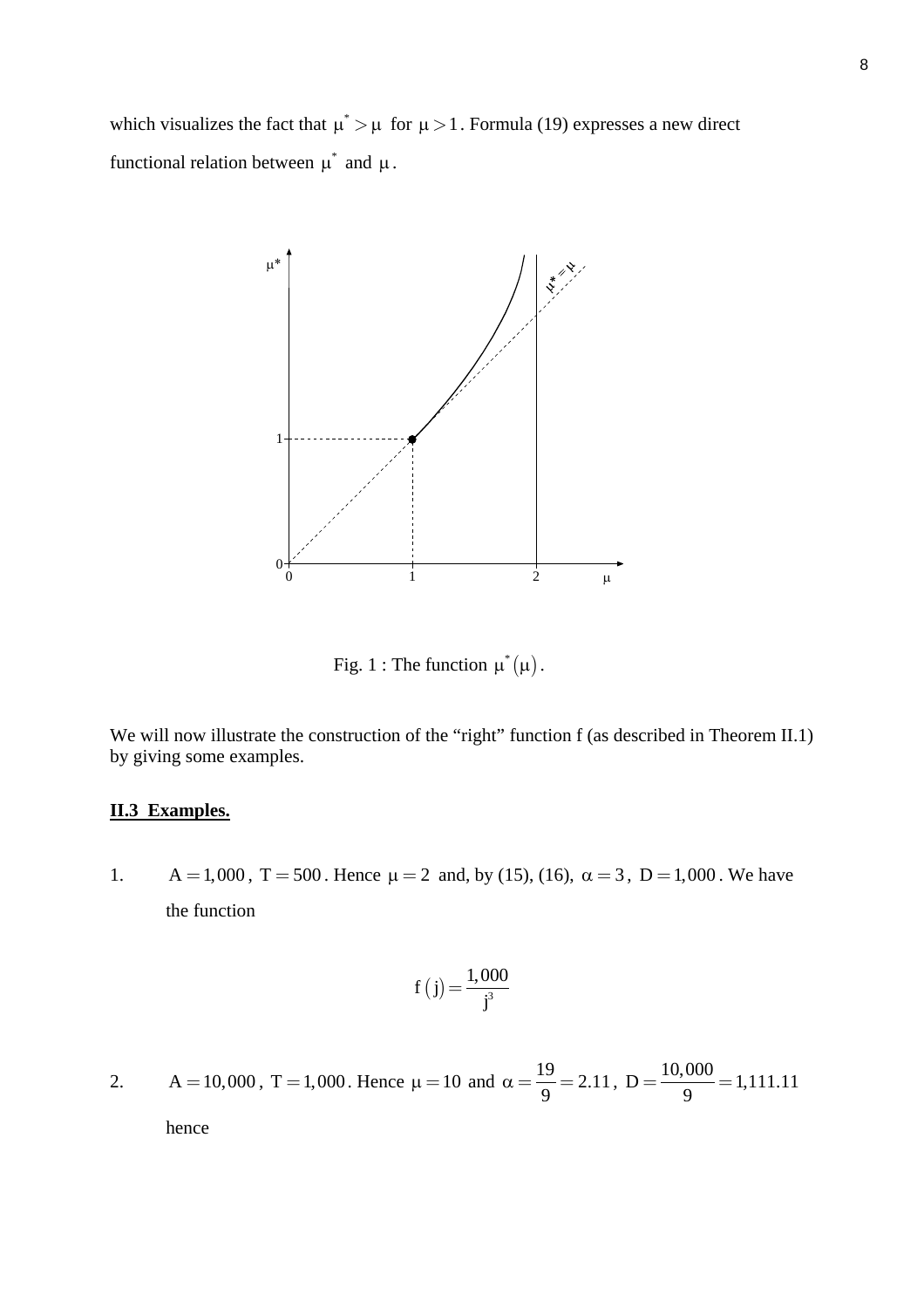$$
f(j) = \frac{1,111.11}{j^{2.11}}
$$

3. A = 100,000, T = 2,000. Hence 
$$
\mu = 50
$$
 and  $\alpha = \frac{99}{49} = 2.02$ ,

 $D = \frac{100,000}{49} = 2,040.8$  hence

$$
f(j) = \frac{2,040.8}{j^{2.02}}
$$
.

4.  $A = 1,000$ ,  $T = 750$ . Here  $\mu = 1.333$  and  $\alpha = 5$ ,  $D = 3,000$ , hence

$$
f(j) = \frac{3,000}{j^5}
$$

Note that here, the Type/Token-Taken average  $\mu^*$  equals (by (19)) :

$$
\mu^*\!=\!1.5
$$

(note that  $\mu^* > \mu$ , in agreement with Fig.1).

In all these examples, of course,  $j \in [1, +\infty)$ . Note that, always,  $\alpha > 2$ , as required.

# **III.** The general case  $ρ < ∞$

#### **III.1 The existence theorem for f**

We start with the main result of this paper : the existence theorem for the function f, given A,  $T, A > T$ .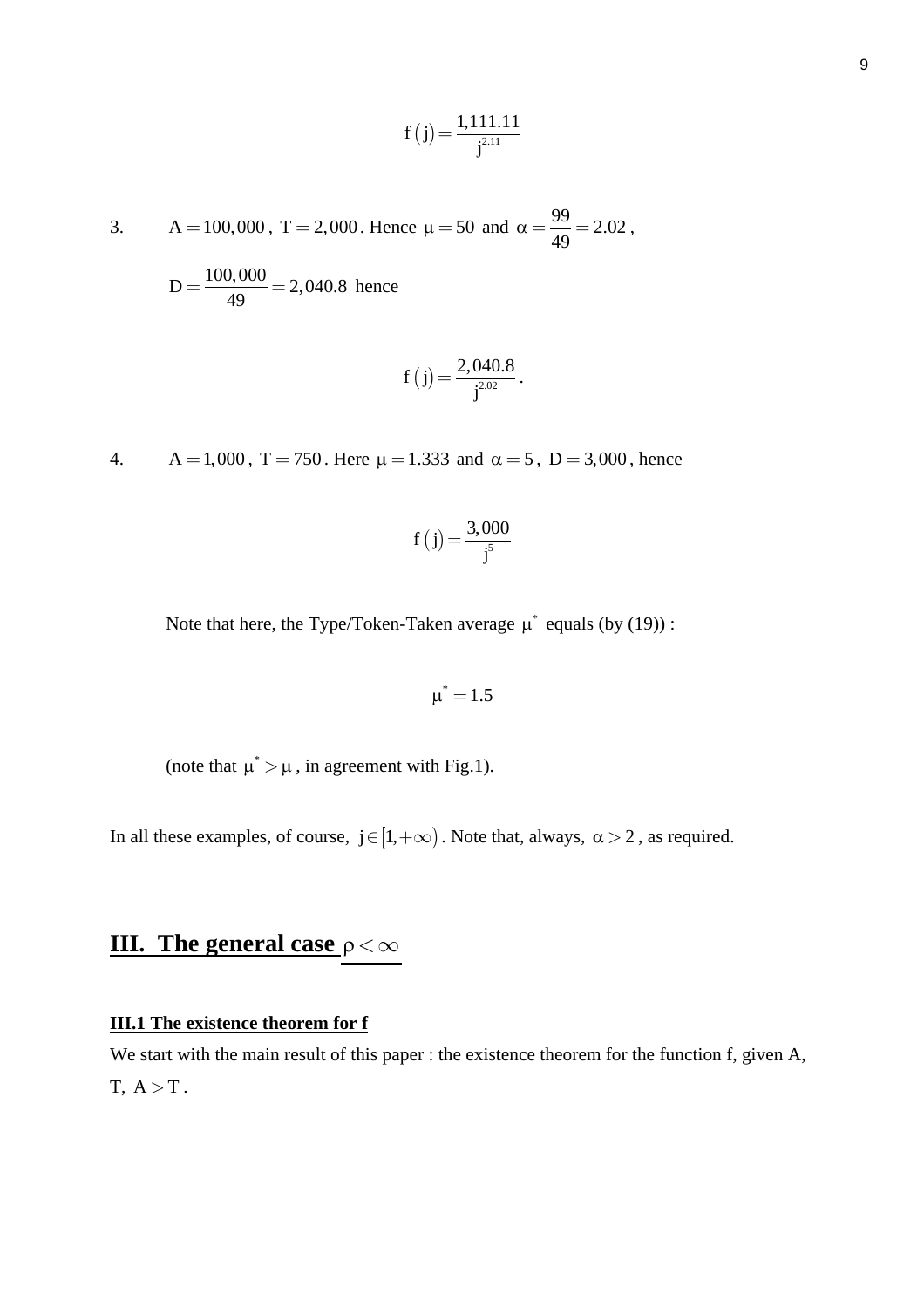**Theorem III.1** : Let  $A, T \in \mathbb{R}^+$ ,  $A > T$  be given. Let  $\alpha > 1$ .

(i) If  $\alpha \le 2$ , then  $\exists \rho > 1$  and  $D > 0$  such that

$$
f: [1, \rho] \to \mathbb{R}^+
$$
  
\n
$$
j \to f(j) = \frac{D}{j^{\alpha}}
$$
\n(21)

yields A and T (i.e.  $(6)$  and  $(7)$ ).

(ii) If  $\alpha > 2$ , then the conclusion of (i) is valid if and only if

$$
\frac{A}{T} = \mu < \frac{\alpha - 1}{\alpha - 2}.\tag{22}
$$

**Proof**: (i) and (ii) will be proved together. The proof takes two parts.

1. f as above, yielding A and T, exists if and only if

$$
\frac{A}{T} = \mu < \frac{\int_1^\infty jf(j)dj}{\int_1^\infty f(j)dj}.
$$
\n<sup>(23)</sup>

Proof :

Necessary condition.

If such an f exists, we need to show that (using (6) and (7))

$$
\frac{\int_1^{\rho} jf(j)dj}{\int_1^{\rho} f(j)dj} < \frac{\int_1^{\infty} jf(j)dj}{\int_1^{\infty} f(j)dj}
$$

which follows from the Lemma in the Appendix.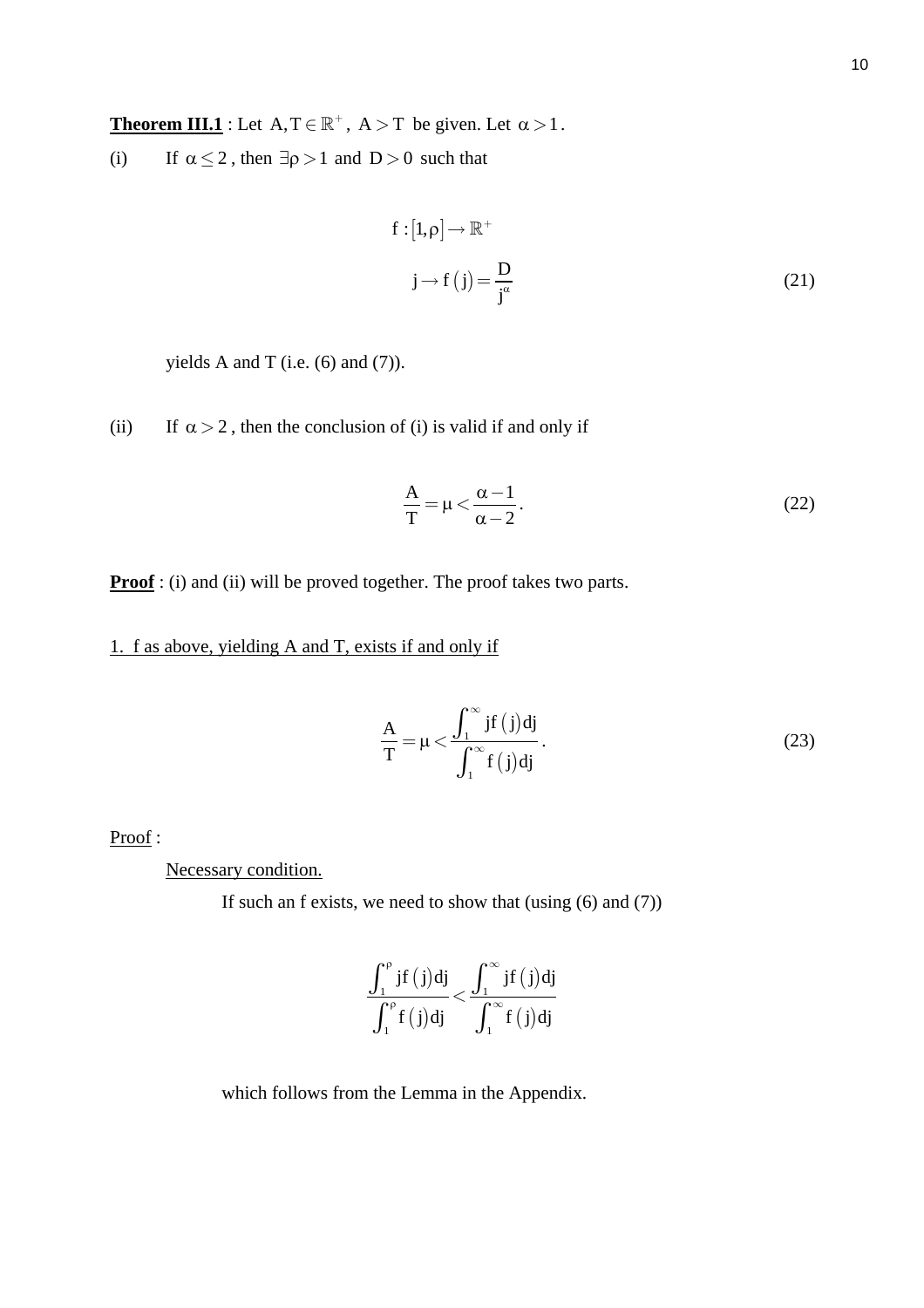#### Sufficient condition.

Consider the function (for  $x > 1$ )

$$
\varphi: \mathbf{x} \to \frac{\int_1^{\mathbf{x}} jf(j)dj}{\int_1^{\mathbf{x}} f(j)dj}
$$
\n(24)

Since each integral is continuous in x, cf. Apostol (1957), the same is true for  $\varphi$ . Hence  $\varphi$ attains all values between its minimum and maximum (Apostol (1957)), being

$$
\lim_{x \to 1} \varphi(x) = \lim_{x \to 1} \frac{xf(x)}{f(x)} = 1
$$

, using de l'Hôspital's rule (Apostol (1957)), and

$$
\lim_{x \to \infty} \varphi(x) = \frac{\int_1^\infty jf(j)dj}{\int_1^\infty f(j)dj}
$$

since  $\varphi$  is increasing (by the Lemma in the Appendix). Hence, since we have (23), there is an  $x = \rho \in ]1, \infty[$  such that

$$
\mu = \frac{\int_1^{\rho} jf(j)dj}{\int_1^{\rho} f(j)dj}.
$$
\n(25)

Note that  $\rho$  is a function of  $\mu$ . Therefore we will denote it by  $\rho(\mu)$ . Since  $\mu = \frac{A}{T}$  we have, up to a constant, that

$$
A = \int_{1}^{\rho(\mu)} jf(j)dj
$$
 (26)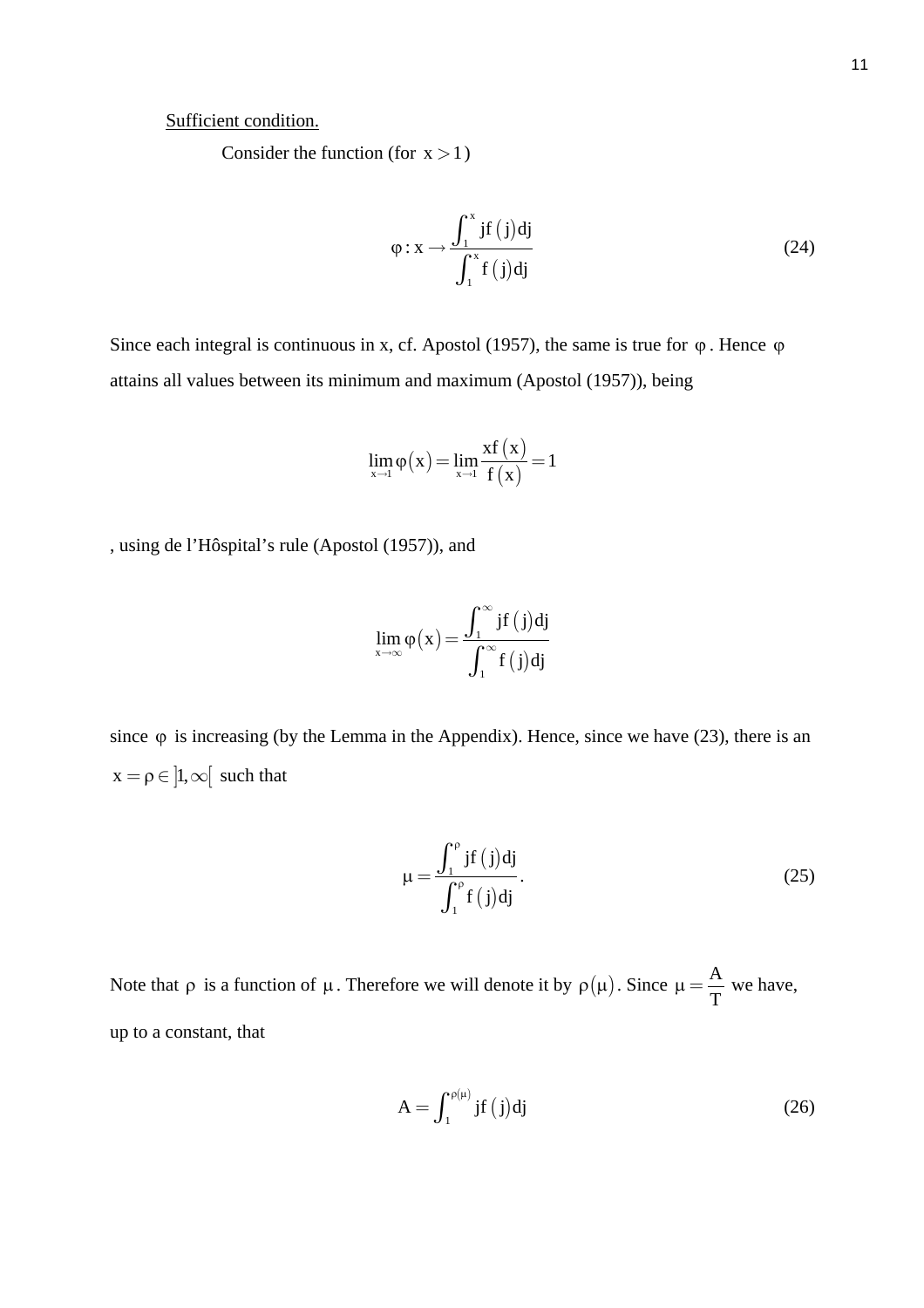$$
T = \int_{1}^{\rho(\mu)} f(j) dj,
$$
 (27)

which determines D. Hence, there is an

$$
f: [1, \rho(\mu)] \to \mathbb{R}^+
$$

$$
j \to f(j) = \frac{D}{j^{\alpha}}
$$

that yields A and T, by (26) and (27).

### 2. We now show that, for f as in (21), we have that

$$
\frac{\int_{1}^{\infty} jf(j)dj}{\int_{1}^{\infty} f(j)dj} = \infty
$$
\n(28a)

if  $\alpha \leq 2$  and that

$$
\frac{\int_{1}^{\infty} jf(j)dj}{\int_{1}^{\infty} f(j)dj} = \frac{\alpha - 1}{\alpha - 2}
$$
\n(28b)

if  $\alpha > 2$ , which then proves (i) and (ii) at the same time.

Proof: it is easy to see that

$$
\int_1^\infty f(j)dj = \frac{D}{\alpha - 1}
$$

(for all  $\alpha > 1$ ) and

$$
\int_1^\infty j f\left(j\right) d j\,{=}\,\frac{D}{\alpha\,{-}\,2}
$$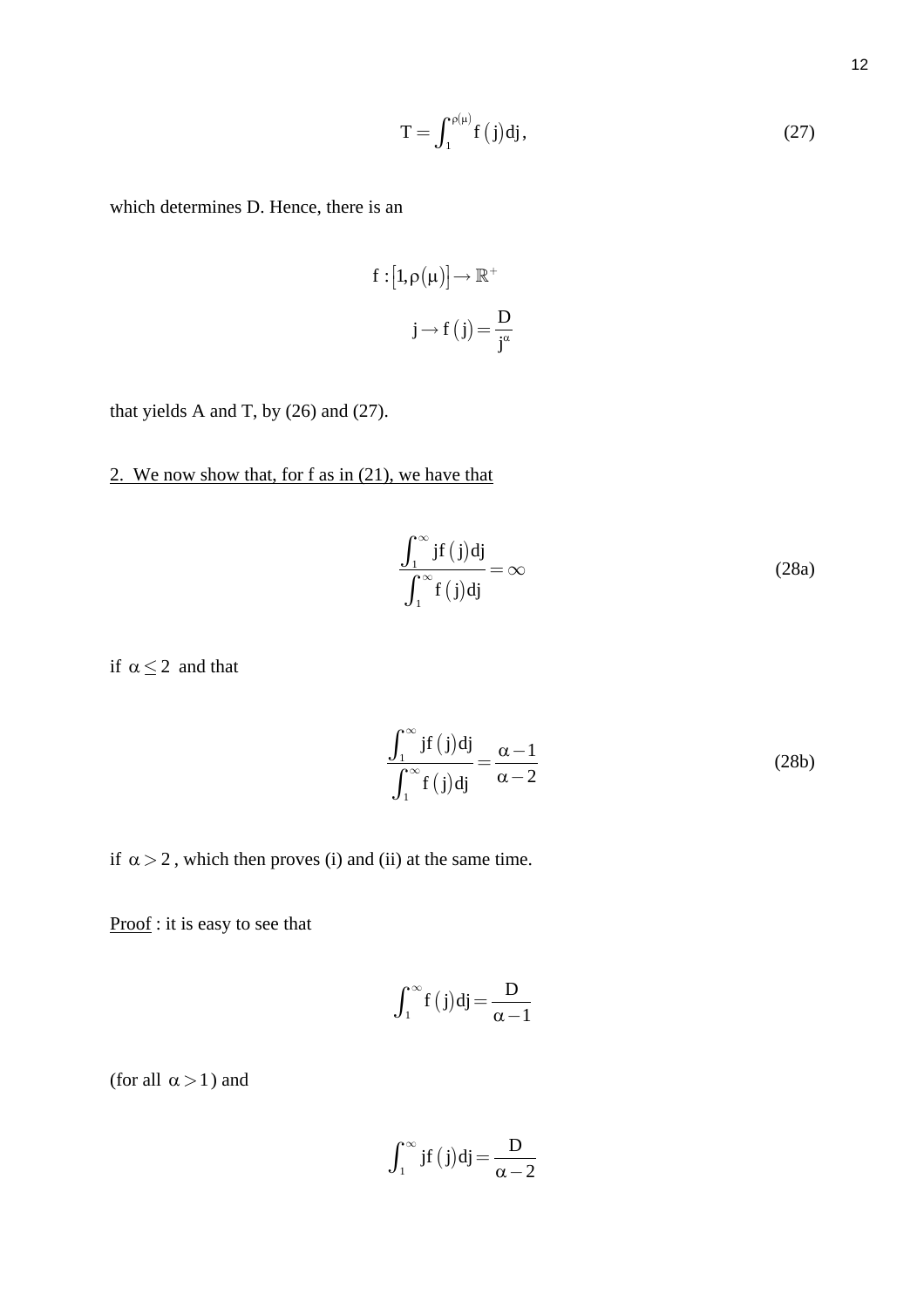for all  $\alpha > 2$ . If  $\alpha \leq 2$  then

$$
\int_1^\infty j f\left(j\right)\!dj\!=\!\infty\,.
$$

This proves part 2 and hence the theorem.

**Corollary III.2** : The function

$$
\rho = \rho(\mu)
$$

is strictly increasing in µ

**Proof**: This follows from the Lemma in the Appendix and (25).

**Note** : The number ρ that we found in the above theorem is the same as the one introduced in section I (by (6) and (7)). The duality theory described there defined  $\rho$  as a function of A or of T. The above theorem shows that  $\rho$  in fact is only dependent on  $\mu = \frac{A}{T}$ , which is a new result for the dual informetrics model.

Now that the existence theorem for f is proved we can present the method to calculate f (i.e. D and  $\rho$ , given any  $\alpha > 1$ ) that yields a given A and T,  $A > T$ . This is done in the next subsection.

#### **III.2 Construction of f.**

By  $(26)$  and  $(27)$  we have

$$
\int_1^{\rho(\mu)}\!\frac{D}{j^\alpha}dj\!=\!T\,.
$$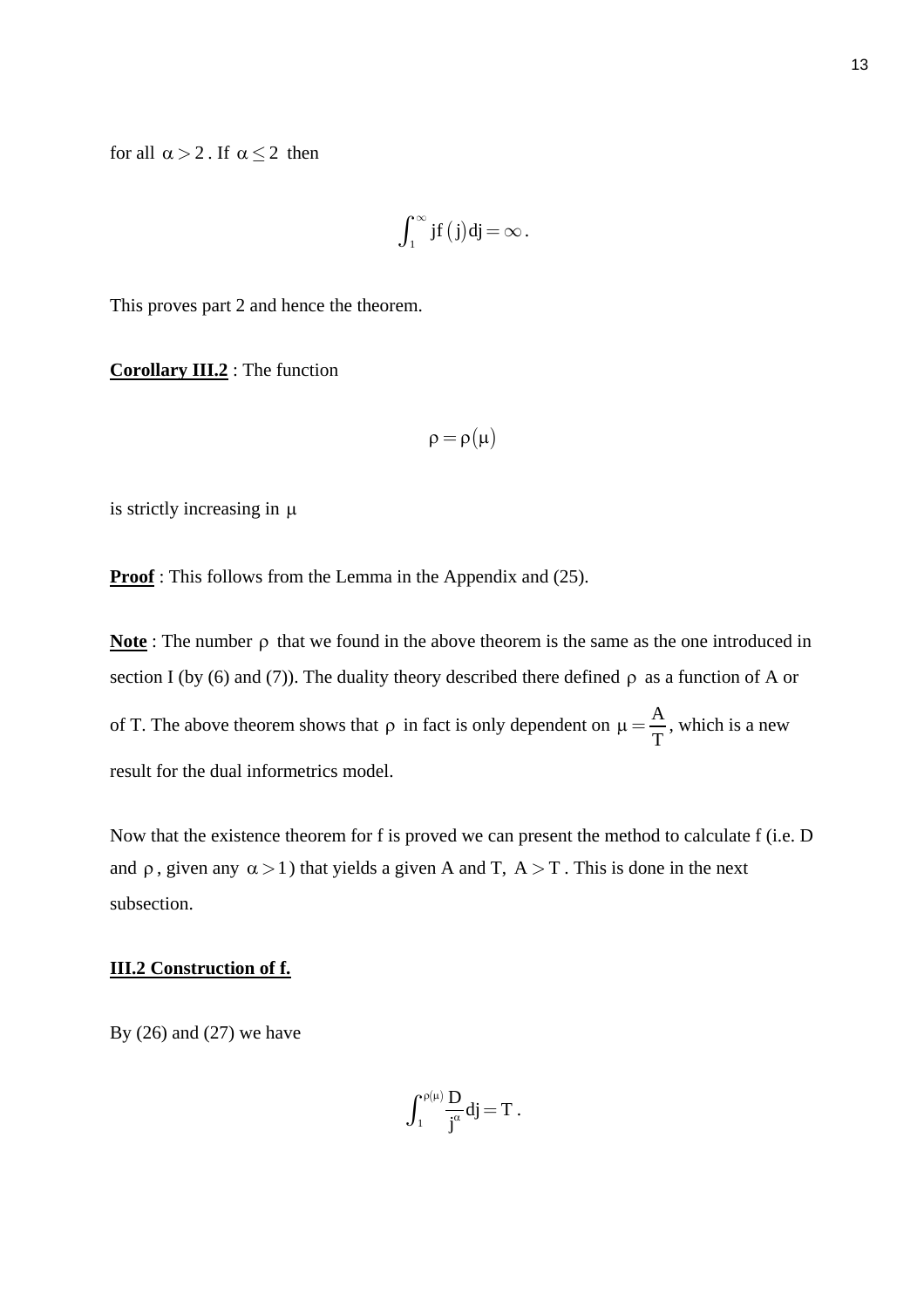Hence

$$
\frac{D}{1\!alpha}\!\left(\!\rho\!\left(\mu\right)^{\!\!1\!-\!\alpha}\!-\!1\!\right)\!=\!T
$$

for all  $\alpha > 1$  and also

$$
\int_1^{\rho(\mu)}\!\frac{D}{j^{\alpha-1}}dj\!=A\,.
$$

Hence

$$
\frac{D}{2-\alpha} \left( \rho(\mu)^{2-\alpha} - 1 \right) = A \tag{30}
$$

if  $\alpha \neq 2$ . If  $\alpha = 2$  we have

$$
D\ln \rho(\mu) = A. \tag{31}
$$

To simplify the notation we denote  $x = \rho(\mu)$ . (29) and (30) yield  $\left(\mu = \frac{A}{T}\right)$  $\mu = \frac{A}{\Box}$  $\mu = \frac{1}{T}$ 

$$
\frac{1-\alpha}{2-\alpha} \frac{x^{2-\alpha}-1}{x^{1-\alpha}-1} = \mu
$$

or

$$
\frac{\alpha - 1}{\mu(\alpha - 2)} x^{2-\alpha} - x^{1-\alpha} + 1 - \frac{\alpha - 1}{\mu(\alpha - 2)} = 0
$$
 (32)

if  $\alpha \neq 2$ . For  $\alpha = 2$  we have, using (29) and (31), the equation

$$
\ln x + \frac{\mu}{x} - \mu = 0. \tag{33}
$$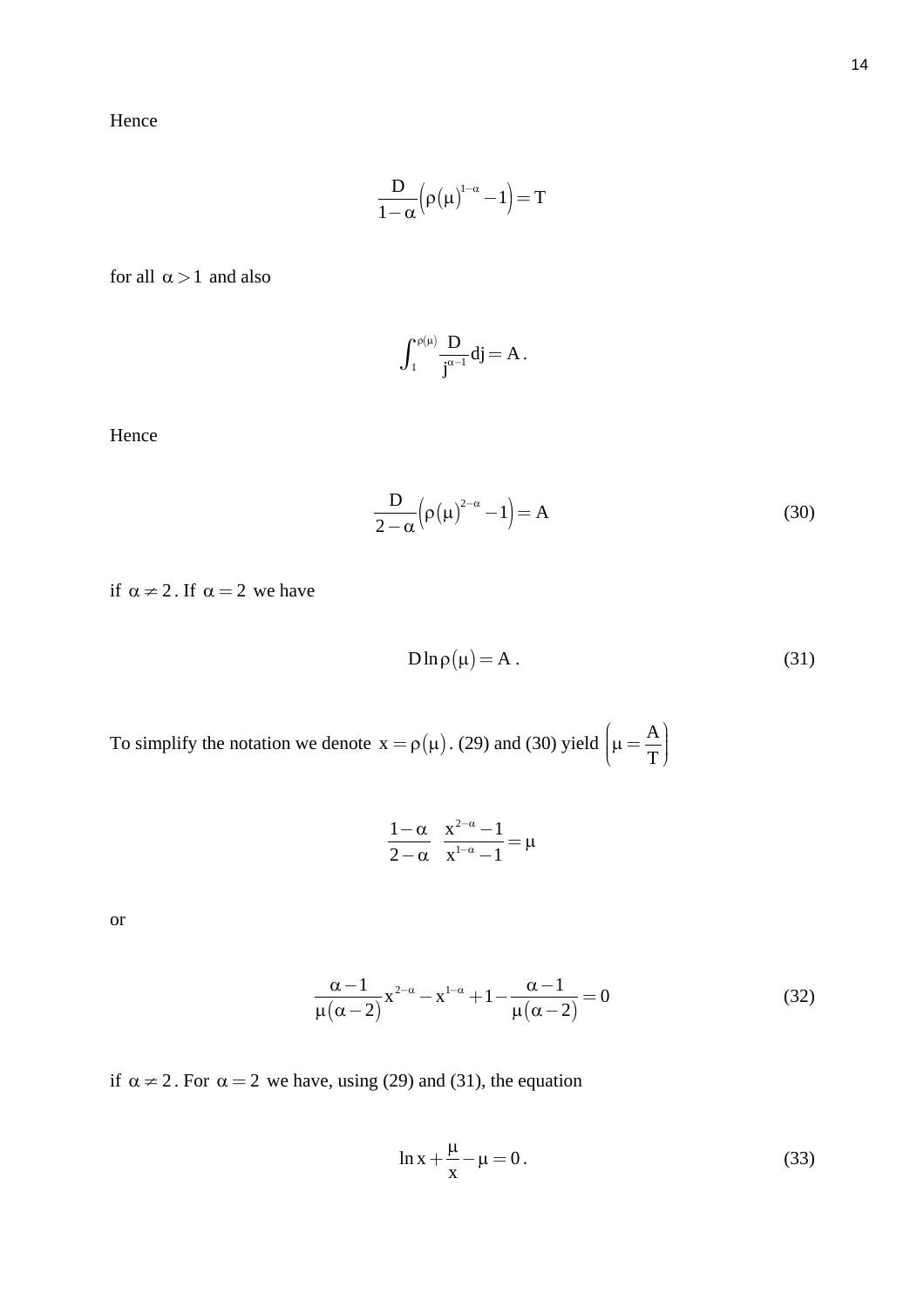The equations (32) and (33) are the key equations that must be solved numerically (the same equations where already used in Egghe (2003)). Because of Theorem III.1 we have now that, under the conditions of this theorem, equations (32) and (33) always have a solution  $x > 1$ . Once  $x = \rho(\mu)$  is determined, then (29) or (30) determine D, hence f. We will illustrate this with some examples.

#### **III.3 Examples**

Since now we can have solutions for every  $\alpha > 1$ , we will use this as an extra parameter.

1.  $\alpha = 1.5$ ,  $A = 15,000$ ,  $T = 10,000$ , hence  $\mu = 1.5$ . We have the equation (32) which takes the form

$$
-\frac{x^{0.5}}{1.5} - x^{-0.5} + \frac{2.5}{1.5} = 0
$$

which can be solved for  $x > 1$  ( $x = 1$  is always an (imported) solution !) using e.g. the MATHCAD 4.0 software. We find  $x = 2.251 = \rho(\mu)$ ). From (30) (but (29) also yields this) we find  $D = 14,990$ . In conclusion, the Lotka function

$$
f(j) = \frac{14,990}{j^{1.5}}
$$

for j∈[1,2.251] yields the given A and T (for  $\alpha = 1.5$ ).

2.  $\alpha = 2$ ,  $A = 50,000$ ,  $T = 20,000$ , hence  $\mu = 2.5$ . We have the equation (33) which takes the form

$$
\ln x + \frac{2.5}{x} - 2.5 = 0
$$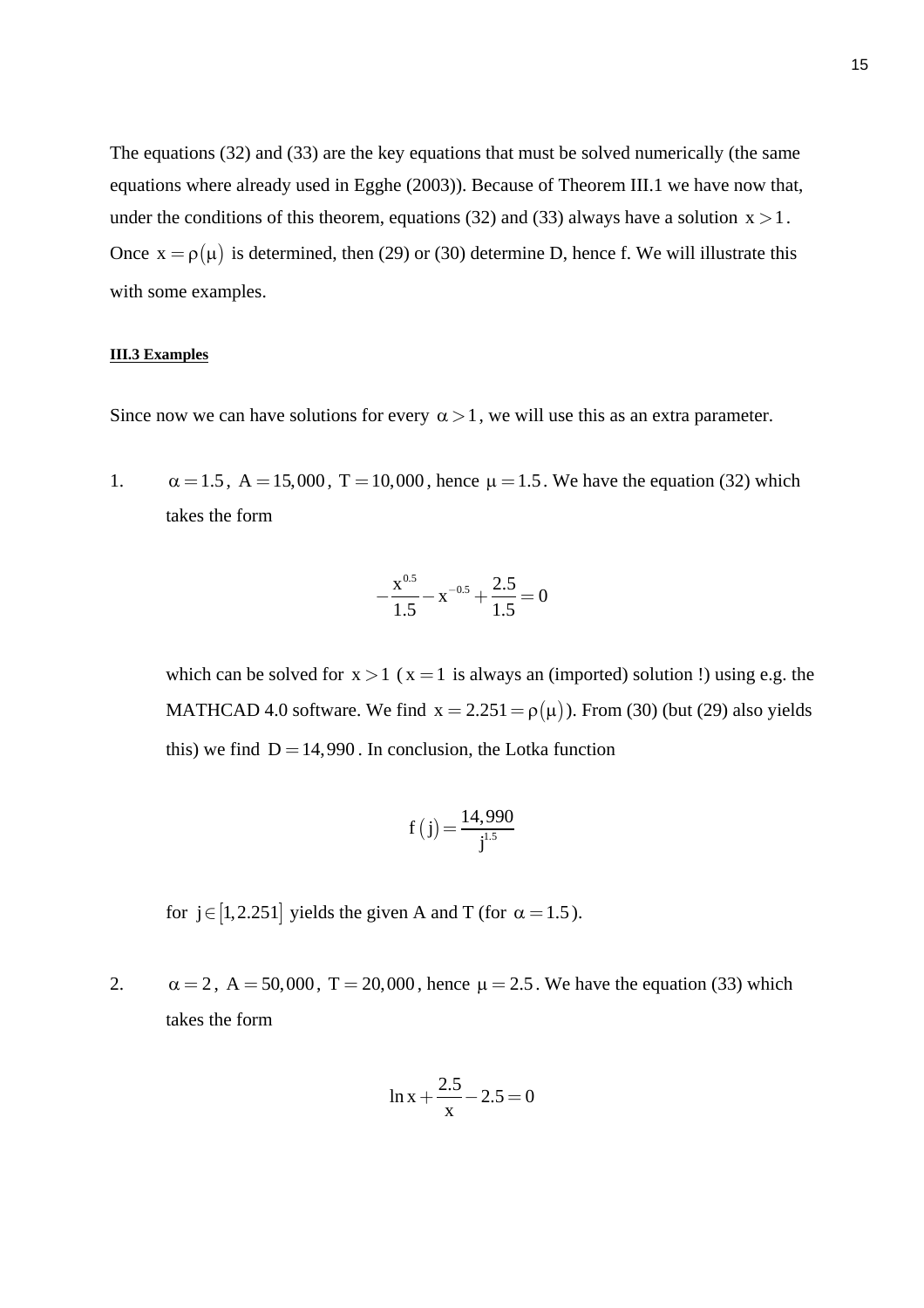which is solved in MATHCAD 4.0 as  $x = 9.322 = \rho(\mu)$ . From (31) or (29) we now have  $D = 22,398$ . Hence the Lotka function

$$
f(j) = \frac{22,398}{j^2}
$$

For  $j \in [1, 9.322]$  yields the given A and T (for  $\alpha = 2$ ).

3.  $\alpha = 2.5$ ,  $A = 20,000$ ,  $T = 10,000$ , hence  $\mu = 2$ . Note that the conditions

 $2 < \frac{\alpha - 1}{2}$ 2  $\mu = 2 < \frac{\alpha}{2}$  $= 2 < \frac{\alpha - 1}{\alpha - 2} = 3$  is satisfied so that there is a solution. We have now (32):

$$
\frac{3}{2}x^{-0.5} - x^{-1.5} - \frac{1}{2} = 0
$$

yielding  $x = 7.464 = \rho(\mu)$ . From (30) or (29) we find  $D = 15,773$ . In conclusion, the Lotka function

$$
f(j) = \frac{15,773}{j^{2.5}}
$$

for  $j \in [1, 7.464]$  yields the given A and T (for  $\alpha = 2.5$ ).

4.  $\alpha = 3.5$ ,  $A = 20,000$ ,  $T = 10,000$ , hence  $\mu = 2$  (as above). Now

$$
\mu = 2 > 1.6667 = \frac{\alpha - 1}{\alpha - 2}.
$$

So, according to the theorem III.1 now there is no  $x = \rho(\mu)$  and function  $f = \frac{D}{j^{3.5}}$  that yields A and T. Equation (32) now has no solution in  $x > 1$ .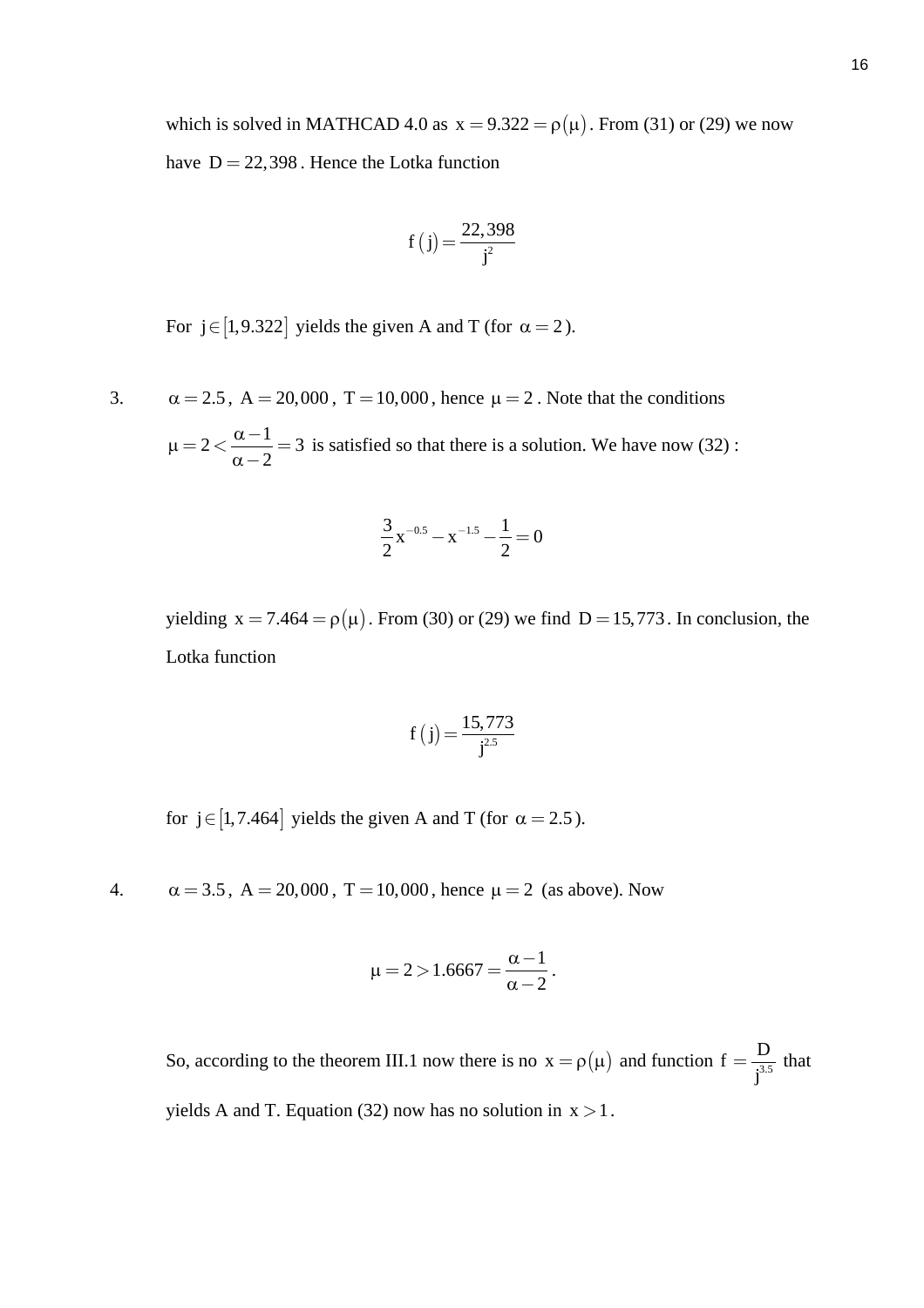## **Appendix**

**Lemma** : For any integrable positive function f we have that  $1 < x < y \leq \infty$  implies

$$
\int_{1}^{y} \int_{1}^{x} uf(u)f(v)dudv < \int_{1}^{y} \int_{1}^{x} vf(u)f(v)dudv
$$
 (A1)

**Proof** :

$$
\int_{1}^{y} \int_{1}^{x} (v - u) f(u) f(v) du dv
$$
  
=  $\int_{1}^{x} \int_{1}^{x} (v - u) f(u) f(v) du dv + \int_{x}^{y} \int_{1}^{x} (v - u) f(u) f(v) du dv$   
=  $\int_{1}^{x} \int_{1}^{x} vf(u) f(v) du dv - \int_{1}^{x} \int_{1}^{x} uf(u) f(v) du dv + \int_{x}^{y} \int_{1}^{x} (v - u) f(u) f(v) du dv$ 

Since the first two terms are equal and since in the third term  $u \in [1, x]$  and  $v \in [x, y]$ , the result follows from the fact that f is positive and that  $1 < x < y$ .